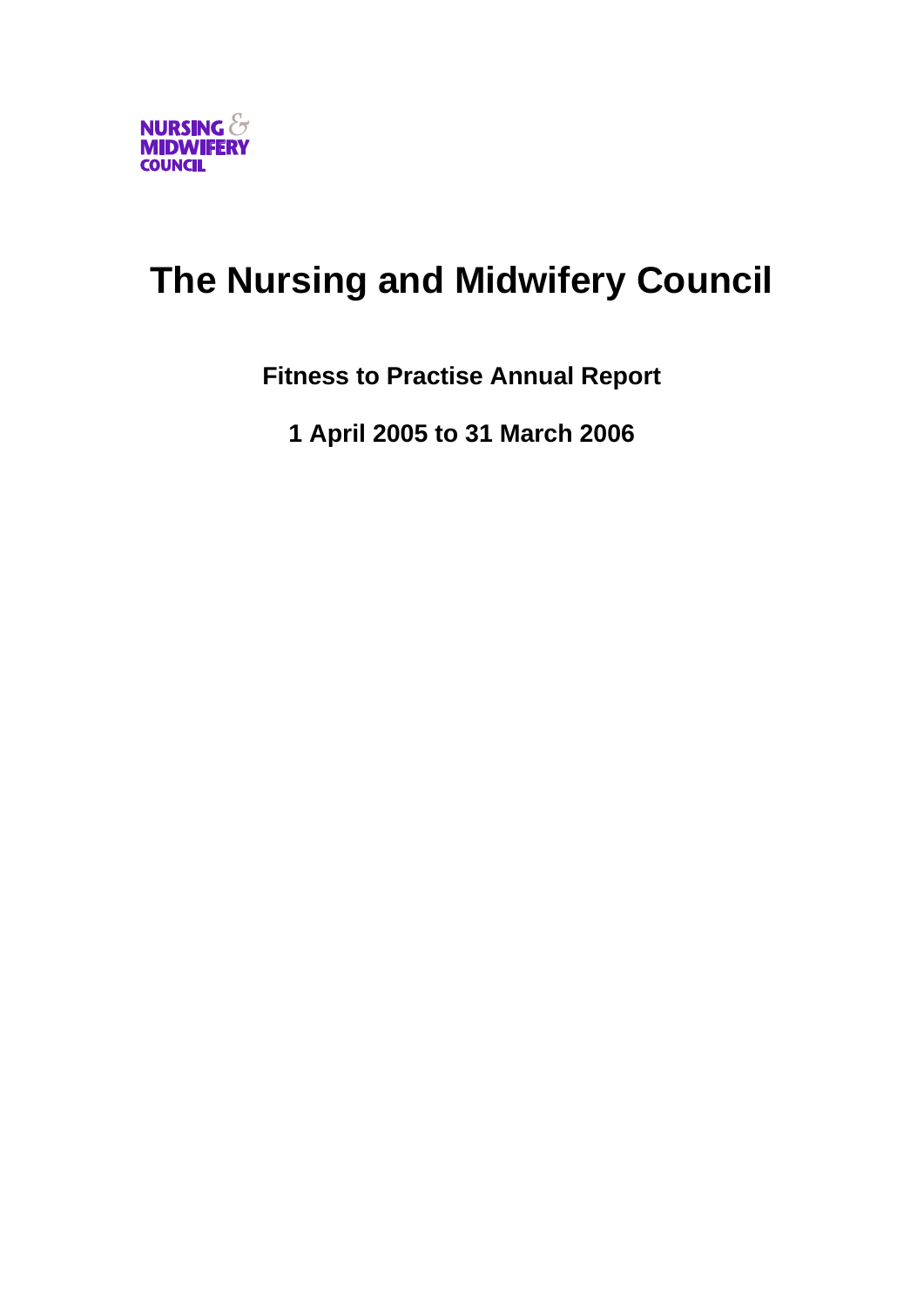#### **New allegations against nurses and midwives**

This year we were alerted to 1,378 potential new cases against nurses and midwives, slightly lower than 1,389 complaints received during the previous year. These complaints represent just 0.2% of the total number of people on our register.

Anyone can make a complaint, but in practice just under 50% come from employers, usually in association with disciplinary proceedings at the workplace. Just over 20% of complaints come directly from members of the public. We receive slightly fewer complaints from the police, who inform us of the criminal convictions of nurses and midwives. Many of the convictions relate to minor matters unlikely to lead to any further action. Some are serious convictions for rape, violent crime, internet pornography and dishonesty. A small number of cases are self referrals, particularly if a nurse or midwife believes their health is affecting their fitness to practise.

We can also decide to act independently if we discover information, for example in media coverage, which may call into question a nurse or midwife's fitness to practise.

| Source                | Percentage |
|-----------------------|------------|
| <b>Employers</b>      | 49.08%     |
| Members of the public | 21.92%     |
| Police                | 19.02%     |
| Self referral         | 1.63%      |
| CSCI (NCSC)           | 0.85%      |
| Other                 | 7.50%      |

#### Sources of new allegations, 2005-2006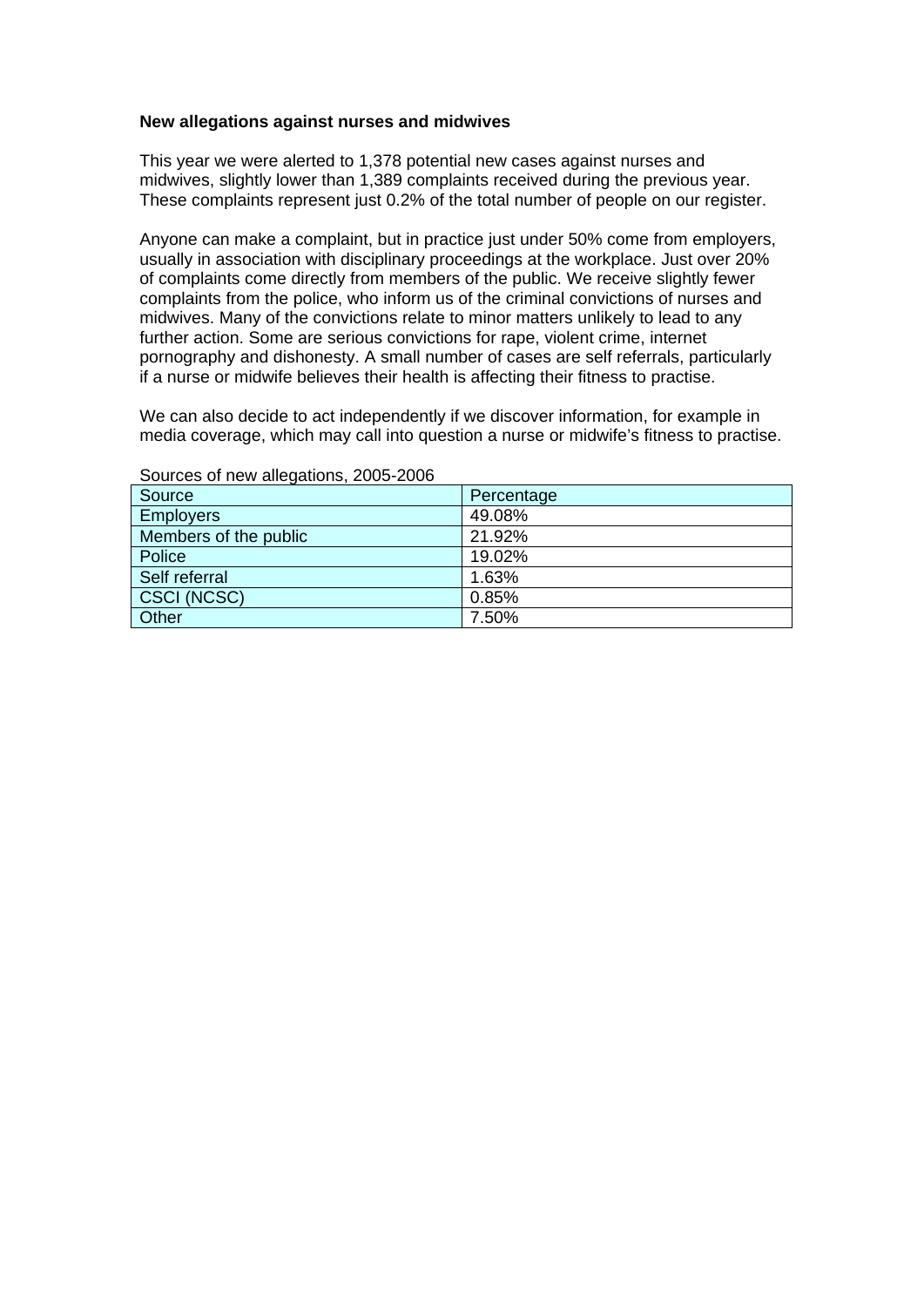## **Dealing with allegations**

### **Old rules, new rules**

On 1 August 2004, we started using a new set of rules for dealing with fitness to practise cases. If a case was reported before that date, we use our 1993 Professional Conduct Rules. After that date, we have used the new 2004 Fitness to Practise Rules.

Because of the number of old cases that are still being heard, this means we use two sets of rules.

|                                   | Old rules                                                                                         | New rules                                                                                                                                    |
|-----------------------------------|---------------------------------------------------------------------------------------------------|----------------------------------------------------------------------------------------------------------------------------------------------|
| Case first considered by          | Preliminary proceedings<br>committee                                                              | Investigating committee                                                                                                                      |
| Basis for deciding to<br>continue | Is the allegation<br>sufficiently serious, if<br>proven, to lead to removal<br>from the register? | Is there a case to answer?<br>This test applies to both<br>the allegations and the<br>impairment of a<br>registrant's fitness to<br>practise |
| Case heard by                     | Professional conduct<br>committee                                                                 | Conduct and competence<br>committee                                                                                                          |

Lowering the threshold for deciding to continue a case after the initial investigation has led to a 125% increase in cases over the last year. We heard our first case under the new rules on 9 January 2006.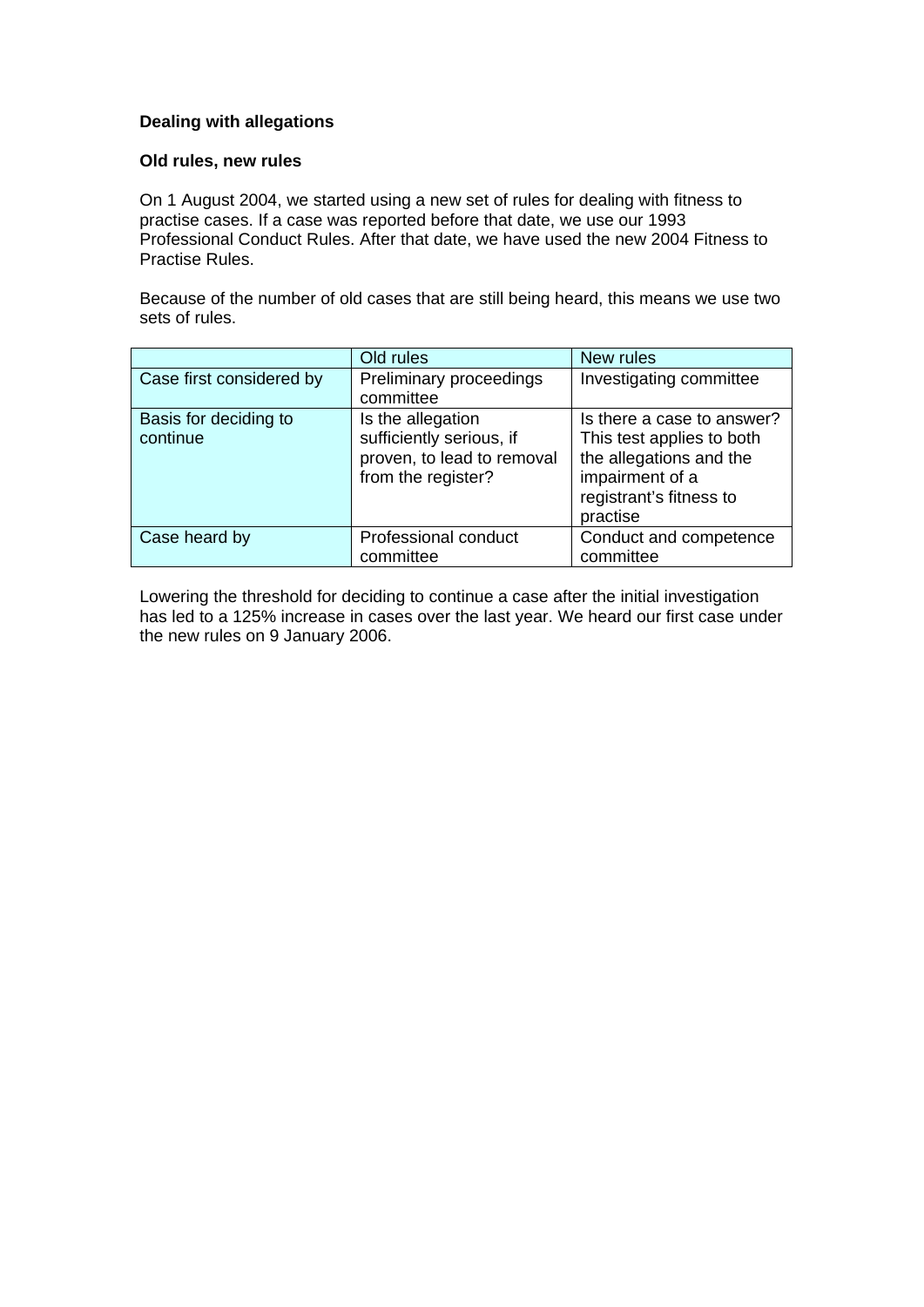# **Preliminary proceedings committee (old rules)**

The preliminary proceedings committee continues to consider complaints received under the old rules. In 2005-2006 they sat 38 times and heard 823 cases.

The number of cases considered is decreasing as this committee hears the remaining cases received before the new rules came into operation. There were 79 outstanding cases still to be heard by the preliminary proceedings committee on 31 March 2006.

|                                        | 2003-2004 | 2004-2005 | 2005-2006 |
|----------------------------------------|-----------|-----------|-----------|
| Case closed                            | 875       | 615       | 251       |
| Further investigation*                 | 393       | 514       | 295       |
| Referred to professional screeners for | 53        | 43        | 12        |
| consideration of health issues         |           |           |           |
| Cautioned                              | 30        |           | 25        |
| Referred to the professional conduct   | 160       | 190       | 240       |
| committee                              |           |           |           |

Preliminary proceedings committee decisions, 2003-2006

*Includes some cases that may have been considered more than once.* 

## **Professional conduct committee (old rules)**

The professional conduct committee heard 252 cases during 2005-06. Of these, 188 were completed rather than being adjourned.

#### Outcomes of the cases, 2003-2006

|                        | 2003-2004 | 2004-2005 | 2005-2006 |
|------------------------|-----------|-----------|-----------|
| Removed                | 127       | 106       | 128       |
| Cautioned              | 45        | 35        | 48        |
| Conditions of practice |           |           |           |
| No further action      | 15        |           |           |
| Adjourned              | 7Λ        | 63        | 64        |

*Includes cases that have been considered more than once following adjournments*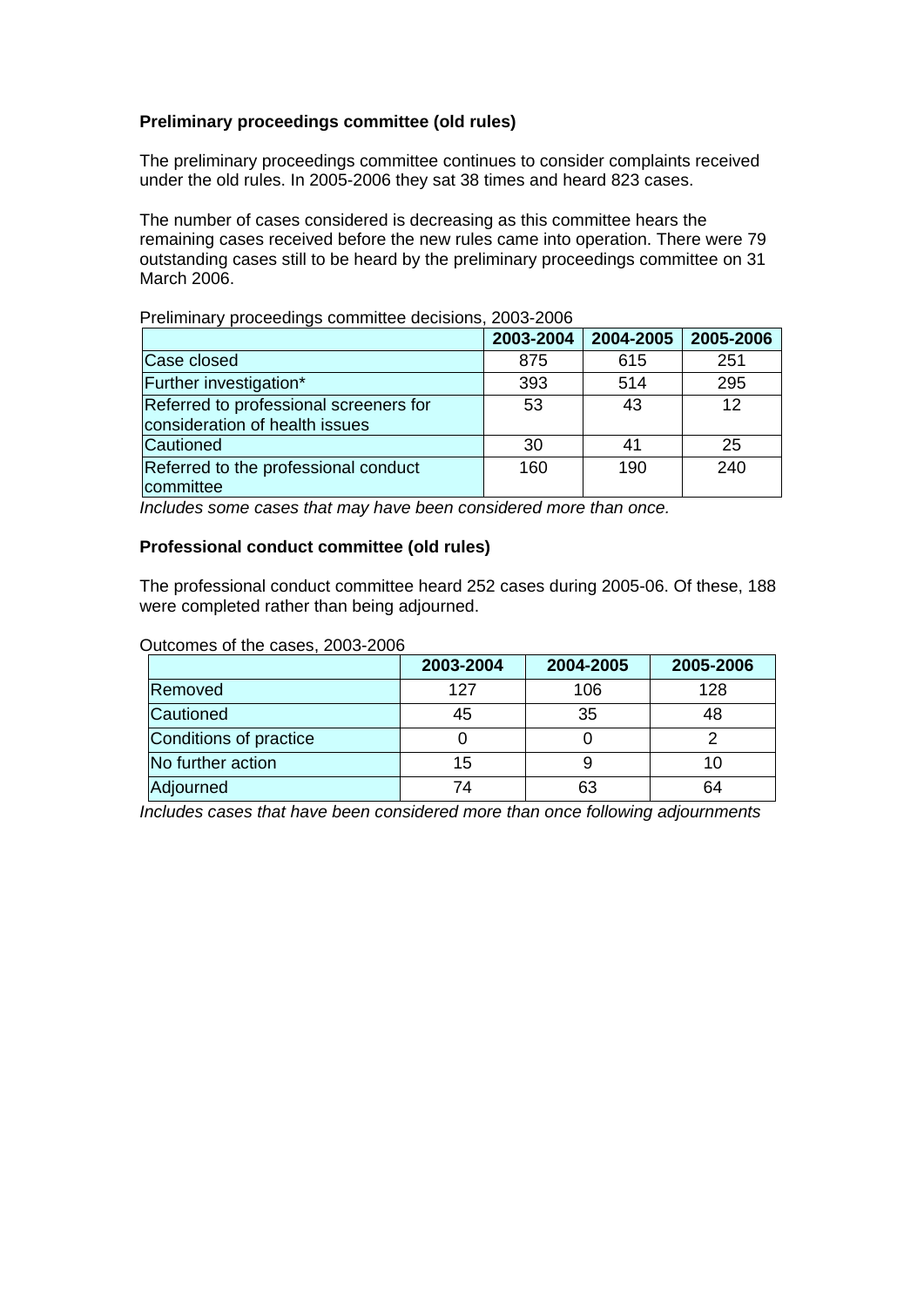## **Investigating committee (new rules)**

Panels of the investigating committee are responsible for considering all new allegations. The committee can order a further investigation, refer the case on to the conduct and competence committee or health committee, consider an allegation of fraudulent entry to the register or decide there is no case to answer.

If the panel finds there is no case to answer it will close the case. Many complaints are closed at an early stage because there is insufficient evidence, or because the matter would not call the nurse or midwife's fitness to practise into question, such as minor motoring offences.

During 2005-2006 the investigating committee met 71 times and considered 1830 cases. Just over 35% of cases were closed because the committee found no case to answer. It referred 201 cases to the conduct and competence committee.

Investigating committee decisions, 2004-2006

|                                                     | 2004-2005   2005-2006 |     |
|-----------------------------------------------------|-----------------------|-----|
| Further investigation*                              | 244                   | 971 |
| Refer to conduct and competence committee regarding | 5                     | 197 |
| conduct, a caution or a conviction                  |                       |     |
| Refer to conduct and competence committee regarding | 2                     |     |
| lack of competence                                  |                       |     |
| No case to answer                                   | 157                   | 645 |
| Refer to health committee                           |                       | 13  |
| Consideration of fraudulent entry on the register   |                       |     |
|                                                     |                       |     |

\**Includes some cases that have been considered more than once* 

## **Conduct and competence committee (new rules)**

The range of sanctions available to the conduct and competence committee is more varied than options available under the old rules. It can vary the length of time it wishes some sanctions to remain and can now implement conditions of practice orders. Between 9 January and 31 March 2006, the committee dealt with 31 hearings over 49 days.

Outcomes of the cases, 2005-2006

|                              | 2005-2006 |
|------------------------------|-----------|
| Caution order                |           |
| Conditions of practice order |           |
| Striking off order           | 16        |
| No further action            |           |
| Restored to the register     |           |
| Pre-meetings                 |           |
| Adjourned                    | 5         |

*Includes cases that have been considered more than once following adjournments.*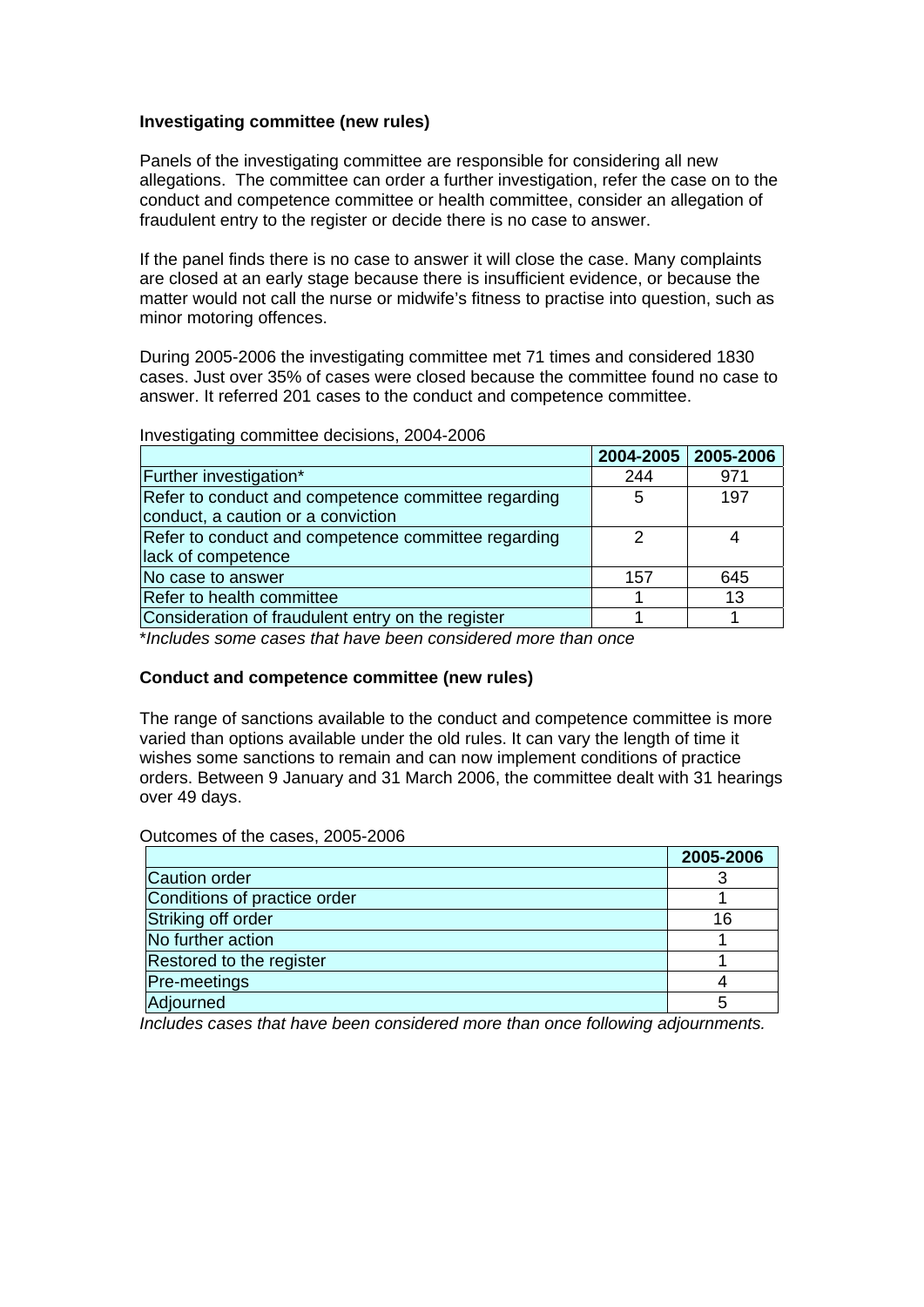## **Understanding complaints against nurses and midwives**

Of the incidents dealt with in the cases heard in 2005-2006, just over 45% occurred in the NHS.

| <b>NHS</b>                  | 41.09% |
|-----------------------------|--------|
| Residential or nursing home | 36.73% |
| Mental health NHS           | 5.82%  |
| <b>Other</b>                | 16.36% |

Other settings included private healthcare, general practice and independent practice.

Allegations directly involving patients accounted for nearly 17% of allegations heard by the two committees. Administration of drugs allegations represented 13.31% and record keeping 11.09% of other charges that also influence patient care.

It should be noted that most cases usually contain allegations from a number of different categories.

| Unsafe clinical practice             | 8.27%  |
|--------------------------------------|--------|
| Neglect of basic care                | 9.27%  |
| Abuse of a patient or client         | 12.30% |
| Maladministration of drugs           | 9.68%  |
| Failure to maintain adequate records | 9.27%  |
| Sleeping on duty                     | 2.62%  |
| Child pornography                    | 1.61%  |
| Abuse of colleagues                  | 5.04%  |
| Other                                | 41.94% |

Other allegations range from failure to maintain adequate staffing levels to convictions for drink driving.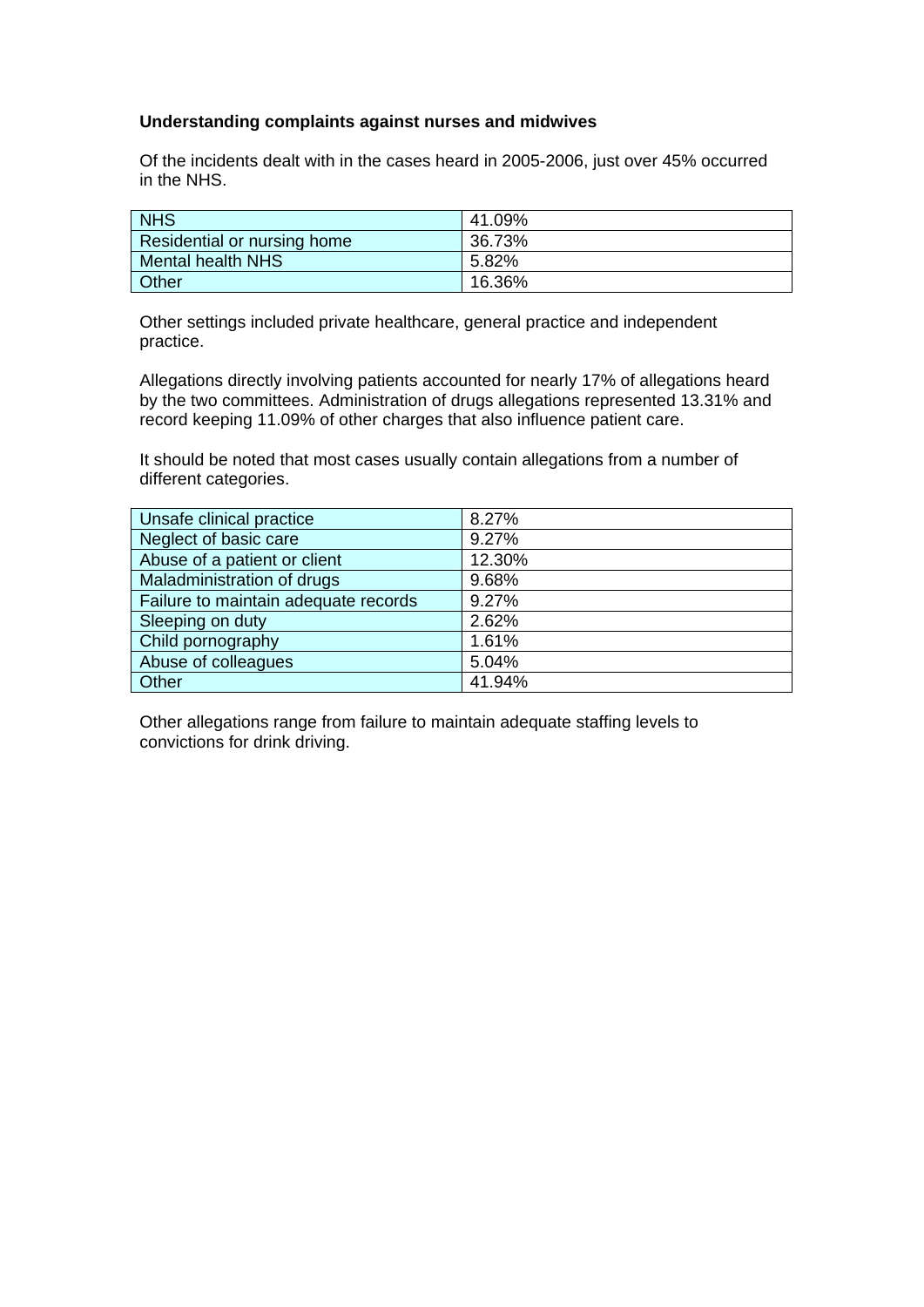## **Cases of ill health**

Allegations of unfitness to practise due to ill health are considered by the health committee.

A nurse or midwife can be referred to the health committee in one of two ways, either direct referral by their employer or by self-referral. In addition, the four other fitness to practise committees can refer a case to the health committee at any time. The committee meets in private because of the confidential nature of medical evidence involved.

The committee met 44 times during 2005-2006 and considered 178 cases of impairment to fitness to practise due to ill health. Out of those cases, 145 were heard under the old rules and 33 were heard under the new rules.

| <b>Decisions</b>                         | 2003-2004 | 2004-2005 | 2005-2006      |
|------------------------------------------|-----------|-----------|----------------|
| <b>Fitness not impaired</b>              | 63        | 62        | 52             |
| Suspended                                | 46        | 42        | 44             |
| Removed                                  | 13        | 2         | 5              |
| Referred back to preliminary proceedings | 6         |           | 2              |
| committee                                |           |           |                |
| Conditions of practice order             |           | 3         | 5              |
| Interim suspension order                 |           | 3         | $\mathfrak{p}$ |
| Interim suspension continued             |           | O         | 8              |
| Interim suspension terminated            |           | 0         |                |
| Application to terminate suspension      | 14        | 13        | 5              |
| Adjourned                                | 54        | 36        | 31             |
| <b>Others</b>                            | 41        | 31        | 23             |

#### Outcomes of the cases considered, 2003-2006

*Includes cases withdrawn from schedule, notice of referrals, cases not heard and postponed judgement (sanction only available before 1 August 2004).*

Allegations considered by the health committee are grouped into three major categories. These are substance abuse, mental health and physical illness. The majority of the cases heard involved allegations of substance abuse.

|                         | 2003-2004  | 2004-2005 | 2005-2006 |
|-------------------------|------------|-----------|-----------|
| Alcohol abuse           | 32%        | 39.06%    | 28.06%    |
| Drug abuse              | <b>23%</b> | 20.32%    | 22.62%    |
| Depressive illness      | 21.5%      | 21.35%    | 16.34%    |
| Other mental illness    | 19%        | 18.23%    | 27.24%    |
| <b>Physical illness</b> | 4.5%       | 1.04%     | 5.72%     |

#### Allegations considered, 2003-2006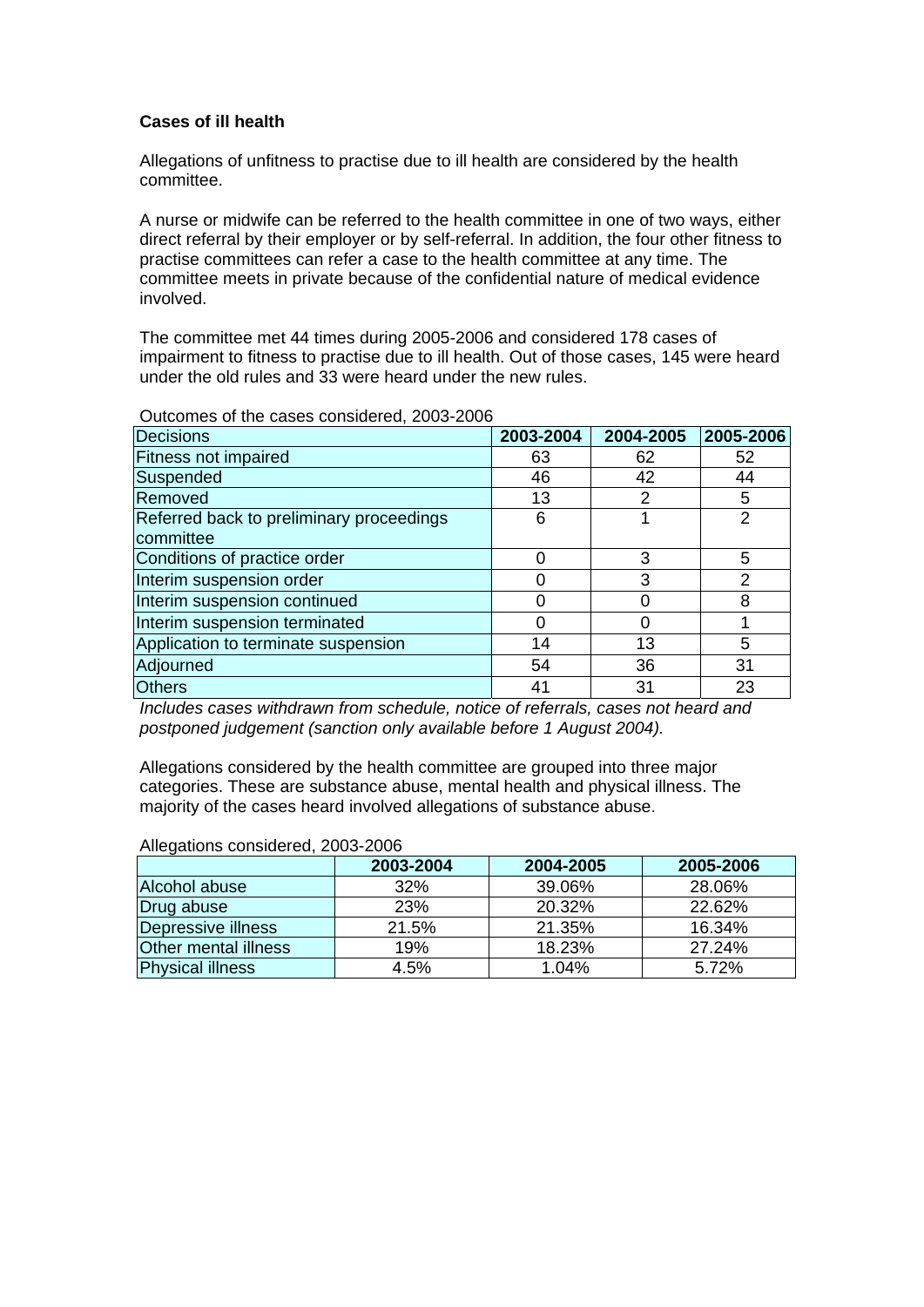## **Restorations to the register**

Under the new rules, applications for restoration cannot be made before a period of five years has elapsed. However, applicants whose names were removed from the register before 1 August 2004 are permitted to make an application for restoration at any time.

## Restoration applications heard, 2003-2006

|                                                       | 2003-04 | 2004-05 | 2005-06 |
|-------------------------------------------------------|---------|---------|---------|
| Restored                                              |         |         |         |
| Restored with conditions of practice<br><b>orders</b> | -       |         |         |
| Rejected                                              | 16      |         |         |

The conduct and competence committee now deals with all applications for restoration to the register. The applicant must attend and will be questioned by a panel. Two references must be supplied, one of which must come from an employer who is fully aware of the circumstances that led to the applicant's removal from the register.

The onus is on the applicant seeking restoration to demonstrate that, having been removed, they are a fit and proper person to be restored. The committee will take into account whether or not the applicant

- accepts that removal from the register was justified
- has addressed the issues that led to removal and changed their behaviour or attitude
- shows genuine regret, or
- has made amends

The committee must also consider whether public confidence in the professions is likely to be maintained if the applicant were to be restored to the register. If an applicant is restored to the register their previous removal will be disclosed to those inquiring about the practitioner's registered status for a period of five years from the date of their restoration.